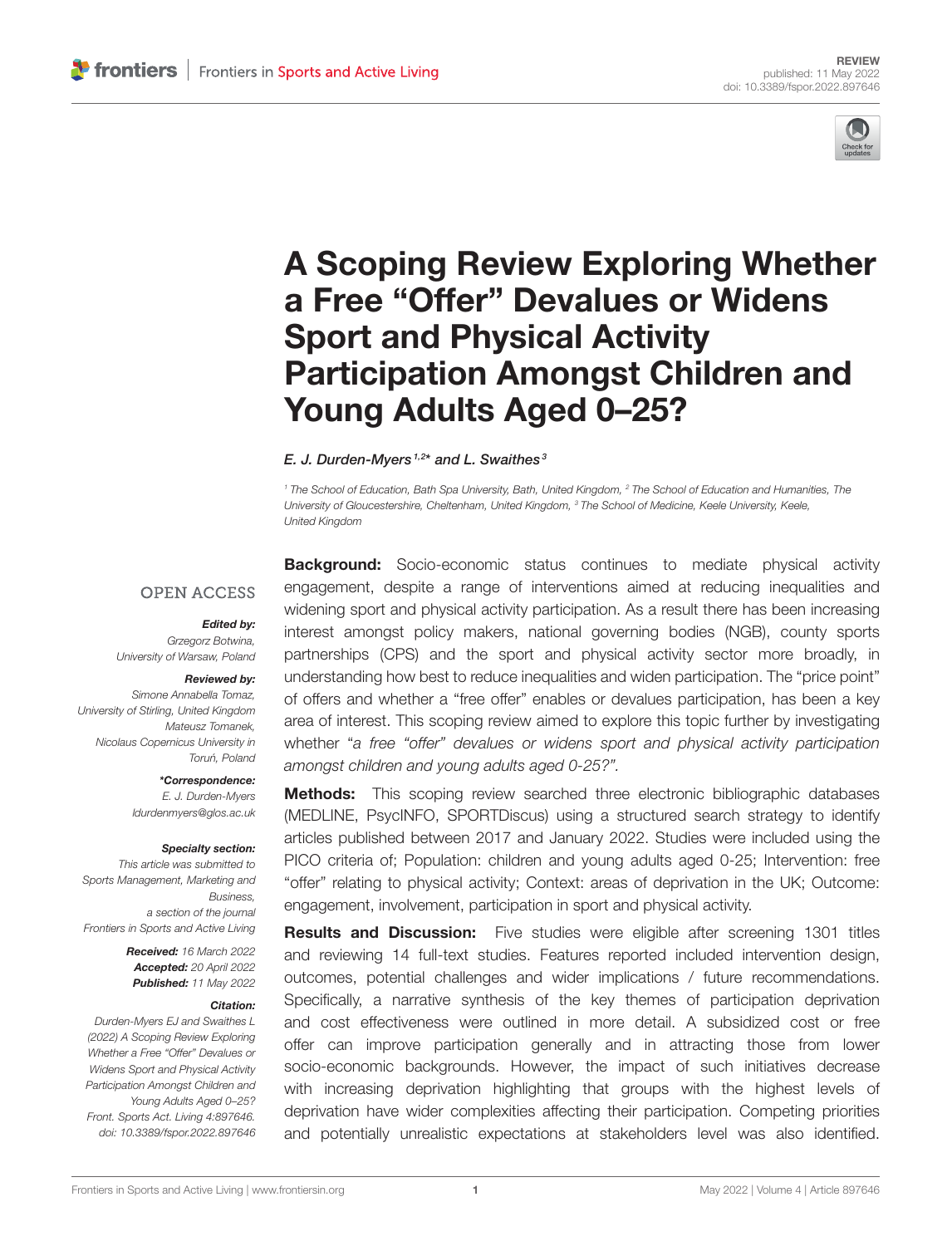**Conclusion:** Despite the paucity of current research exploring the impact of a "free offer" in children and young adults, recommendations for future research, practice and policy included the need for longitudinal, more holistic and participant centric approaches. Further research is required to explore the impact of a "free offer" from an individual, societal and policy-level perspective, in widening and increasing participation in sport and physical activity.

Keywords: sport, physical activity, widening participation, reducing inequalities, free offer

### **BACKGROUND**

Regular and sustained engagement in physical activity plays a major role in the promotion of health and wellbeing (Poitras et al., [2016;](#page-11-0) [House of Lords, 2021\)](#page-11-1). Regular engagement in physical activity has a variety of positive physical and psychological health and wellbeing benefits (Department of Health, [2011;](#page-11-2) [Hills et al., 2015\)](#page-11-3). One of the key public health goals in the UK is to increase engagement in regular physical activity within the population. As a result, there has been a plethora of policies within the UK [\(Department of Health, 2003,](#page-11-4) [2004,](#page-11-5) [2005,](#page-11-6) [2009,](#page-11-7) [2010a,](#page-11-8)[b,](#page-11-9) [2011\)](#page-11-2) and resultant interventions that have sought to improve participation in sport and physical activity, results however, have often been disappointing [\(Rabiee et al., 2015;](#page-11-10) [House of Lords, 2021\)](#page-11-1). Throughout this paper we use the term sport and physical activity participation to include "experiences in physically demanding movement, sport, game, or recreational play that results in energy expenditure and perceptions of communal involvement" [\(Ross et al., 2016;](#page-11-11) P.8).

Physical activity levels among members of minority ethnic groups and lower socio-economic groups continue to be particularly low [\(Department of Health, 2011\)](#page-11-2). Individuals from lower socio-economic groups are also five times more likely to engage in unhealthy behaviors such as smoking, excessive alcohol use, poor diet and low levels of physical activity [\(Rabiee et al., 2015\)](#page-11-10). This picture also extends to childhood participation in sport and physical activity (Sport England, [2021\)](#page-11-12). Current World Health Organization (World Health Organisation, [2010\)](#page-11-13) and UK physical activity guidelines [\(Department of Health, 2019\)](#page-11-14) recommend that school-aged children should spend at least 60 min per day in moderate-tovigorous physical activity. However, only 44.6% of UK children met these guidelines, with children from the least affluent families lower again at 39% [\(Sport England, 2021\)](#page-11-12). As a result socio-economic status continues to mediate physical activity engagement [\(Department of Health, 2011;](#page-11-2) [Rabiee et al., 2015;](#page-11-10) [House of Lords, 2021;](#page-11-1)[Sport England, 2021\)](#page-11-12).

As a result there has been a targeted effort to widen participation in sport and physical activity and reduce inequalities, especially for those from areas of deprivation and increase participation for lower socio-economic groups, in the UK. For example, the 4 million pounds "Be Active Wales Fund" from [Sport Wales \(2020a\)](#page-11-15) aimed to protect and progress community sport. Specifically, the progress fund aims to progress sport and activity to the next step and support long-term sustainability. This grant is intended to help clubs and community organizations: Tackle inequality, create long-term solutions to be more sustainable and take innovative approaches [\(Sport Wales, 2020a\)](#page-11-15). [Sport England \(2020\)](#page-11-16) has also devoted funding to specifically tackle inequalities in sport and physical activity participation through the Tackling Inequalities Fund (TIF). TIF was set up in April 2020 to help the sport and physical activity sector through the COVID-19 pandemic. TIF was created with £20 million of National Lottery funding to try and help reduce the negative impact on activity levels in these under-represented groups, with a specific focus on: Lower socioeconomic groups, Culturally diverse communities, Disabled people, people with long term health conditions. The fund has now been extended and renamed the "together fund" and will run until March 2023 [\(Sport England, 2020\)](#page-11-16). There have been a number of recent successful interventions that incorporated "free" offers within the adult population such as "Gym for Free" in Birmingham [\(Rabiee et al., 2015\)](#page-11-10) and "Leeds Let's Get Active" [\(Candio et al., 2020\)](#page-11-17), yet little is known about the effectiveness of such interventions for young people aged 0–25.

The Welsh "Sport and Active Lifestyles Survey" (2019– 2020) [\(Sport Wales, 2020b\)](#page-11-18) also reported that in 2019–20, just prior to Coronavirus, 32% of adults (16+) participated in a sporting activity three times a week or more(808,000 people). 7% participated approximately twice a week (186,000 people), 11% participated approximately once a week (268,000 people) and 50% participated less than once a week (1,245,000 people). Moreover, 41% of adults had not participated in any sporting activity (1,040,000 people) in the previous 4 weeks. This data highlights how there is an opportunity to increase regular sport participation to over 1 million adults in Wales who are currently not engaging regularly in sport participation. In 2021, Sport Wales established a "foundation and participation" group, that consisted of representatives from national NGBs, SPs and wider stakeholders, with the aim of increasing and widening sport and physical activity participation. The notion of a free offer was a frequent topic of interest during meetings with mixed views on whether it would enable or devalue sport and physical activity participation. This scoping review was requested by the Sport Wales "foundation and participation" group to find out whether "a free "offer" devalues or widens sport and physical activity participation amongst children and young adults aged 0– 25?". Scoping reviews allow for a broader conceptual scope of the literature [\(Arksey and O'Malley, 2005\)](#page-11-19) and can stimulate new research questions that can further advance research in this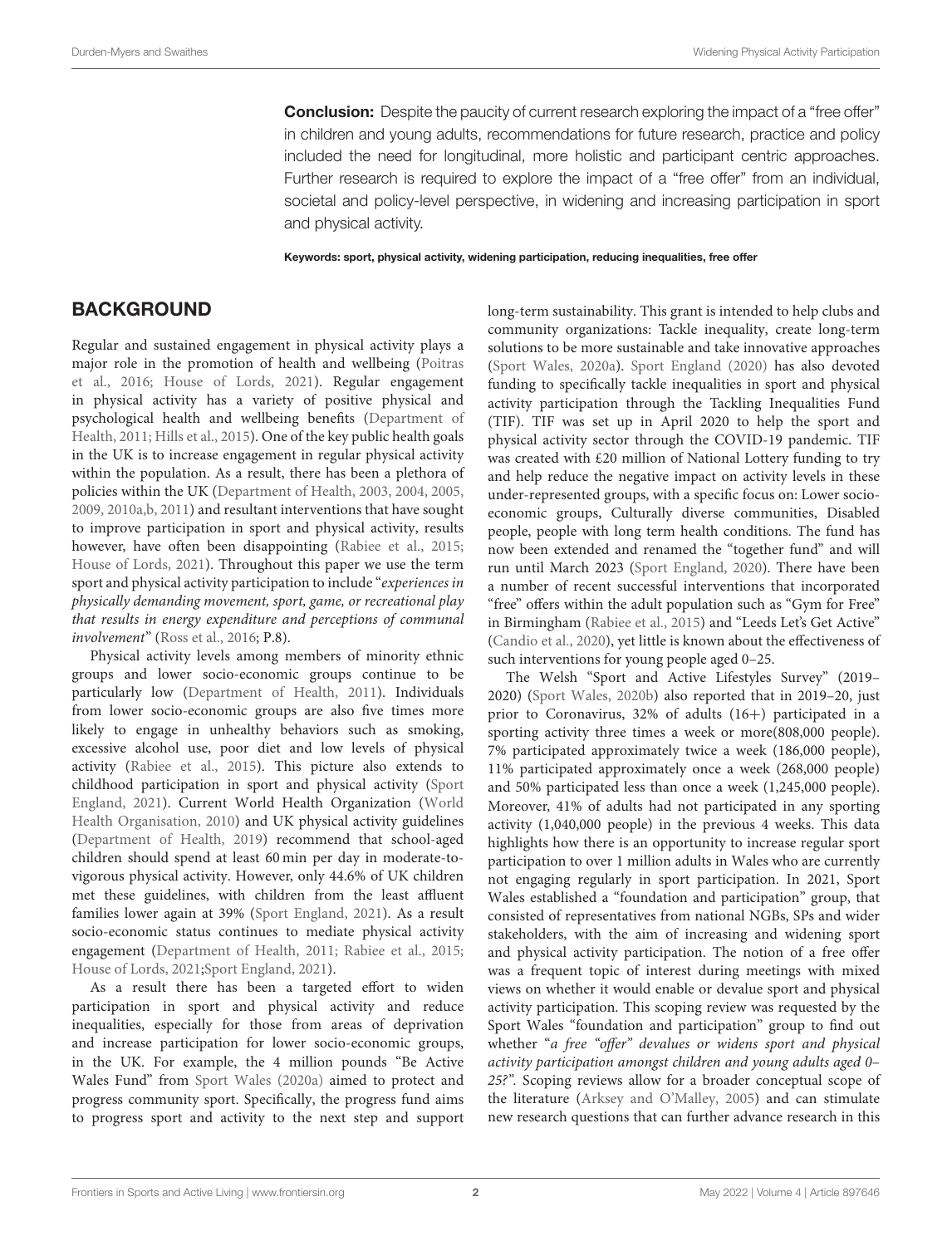area [\(Peterson et al., 2017\)](#page-11-20). A specific focus on children and young people was requested to draw out recommendations for provision early in life supporting children and young adults in accessing opportunities to support their future adult behaviors. The findings of this review were presented back to the group to inform their future work.

#### **METHODS**

A scoping review was conducted guided by Arksey and O'Malley's five-step methodological framework: (1) identifying the research question, (2) identifying relevant studies, (3) study selection, (4) charting the data, and (5) collating, summarizing, and reporting the results [\(Arksey and O'Malley, 2005\)](#page-11-19). This manuscript has also been prepared adhering to the PRISMA extension for scoping reviews (PRISMA-ScR **[Appendix A](#page-10-0)**, Tricco et al., [2018\)](#page-11-21).

#### Research Question

The research was guided by the following research question "Does a free 'offer' devalue or widen sport and physical activity participation amongst children and young adults aged 0–25?". The findings were used to inform future interventions amongst county sport partnerships and National Governing Bodies in Wales.

#### Identification of Relevant Studies: Search **Strategy**

Prior to the database searches, a preliminary literature search was undertaken by searching MEDLINE using keywords, to gauge the volume and type of literature available, inform a more comprehensive search strategy and list potential eligibility criteria. A stakeholder engagement meeting with Sport Wales was conducted to expand and refine the potential search terms (**[Appendix B](#page-10-0)**). Previous scoping and literature reviews were also screened to check for database selection, which were subsequently used to inform the selection of databases to search.

A search strategy was formulated using the PICO (population, intervention, context, outcome) framework. The population of interest was young people aged 0–24. Relevant interventions include any physical activity intervention that was subsidized, funded or free. Areas of deprivation in the UK represented the context of interest. Outcomes included (but were not limited to) participation, involvement, and experiences. Three electronic bibliographic databases (MEDLINE, PsycINFO, SPORTDiscus) were searched (see **[Supplementary Material](#page-10-0)**) to identify articles published between 2017 and 31st of January 2022. Reference lists of included articles were also checked. A 5 year period was requested by the foundation and participation group to capture "contemporary" research in the pre and post COVID-19 landscape.

#### Study Selection

**[Table 1](#page-2-0)** describes the inclusion and exclusion criteria for this review. One author conducted title and abstract screening (LS). In the instance of uncertainty for study eligibility, the full text article was obtained and added to the full text screening phase for

<span id="page-2-0"></span>

|              | <b>Inclusions</b>                                                                                 |
|--------------|---------------------------------------------------------------------------------------------------|
| Population   | To include young people aged 0-24                                                                 |
| Intervention | Focus on physical activity interventions which are free,<br>subsidized or funded                  |
| Context      | Areas of deprivation in the UK                                                                    |
| Outcome      | May include participation, engagement, experiences,<br>factors relating to cost, or impact        |
|              | <b>Exclusions</b>                                                                                 |
| Population   | No participants aged 0-24 (e.g., studies focusing on<br>physical activity in retired populations) |
| Intervention | Studies that include other interventions (e.g. smoking<br>cessation, nutrition)                   |
| Context      | Non-uk: affluent areas                                                                            |
| Outcome      | No mention of any of the key outcomes listed in the<br>inclusion criteria                         |

further clarification. Each of the full text articles were reviewed by two researchers (EDM, LS).

### Charting the Data

Key information obtained from each study included the author, year of publication, nature of the intervention, population and study setting, methods, key findings and recommendations, which were captured in a table.

#### Collating, Summarizing and Reporting the **Results**

A narrative synthesis was conducted of the included papers. "Narrative synthesis" refers to an approach synthesizing findings from multiple studies that relies primarily on the use of words and text to summarize and explain the findings of the synthesis. Whilst narrative synthesis can involve the manipulation of statistical data, the defining characteristic is that it adopts a textual approach to the process of synthesis to "tell the story" of the findings from the included studies. As used here "narrative synthesis" refers to a process of synthesis that can be used in scoping reviews focusing on a wide range of questions, not only those relating to the effectiveness of a particular intervention [\(Popay et al., 2006\)](#page-11-22). Several methods were utilized to enhance the review's validity, including using multiple researchers in the development of search terms, peer debriefing, strict inclusion and exclusion criteria in performing searches, and in the selection and analysis of papers.

# RESULTS

The searches identified 1,370 titles, leaving 1,301 after deduplication. The screening of titles and abstracts reduced the number of papers from 1,301 to 14. Of the remaining 14 full text papers, nine were excluded for reasons including non-UK context, no physical activity intervention and, wrong outcome of interest, leaving five papers eligible for the review. **[Figure 1](#page-3-0)** sets out the review process in a flowchart. An overview of the five studies included in the review and a description of the intervention and the key findings is presented in **[Table 2](#page-4-0)**.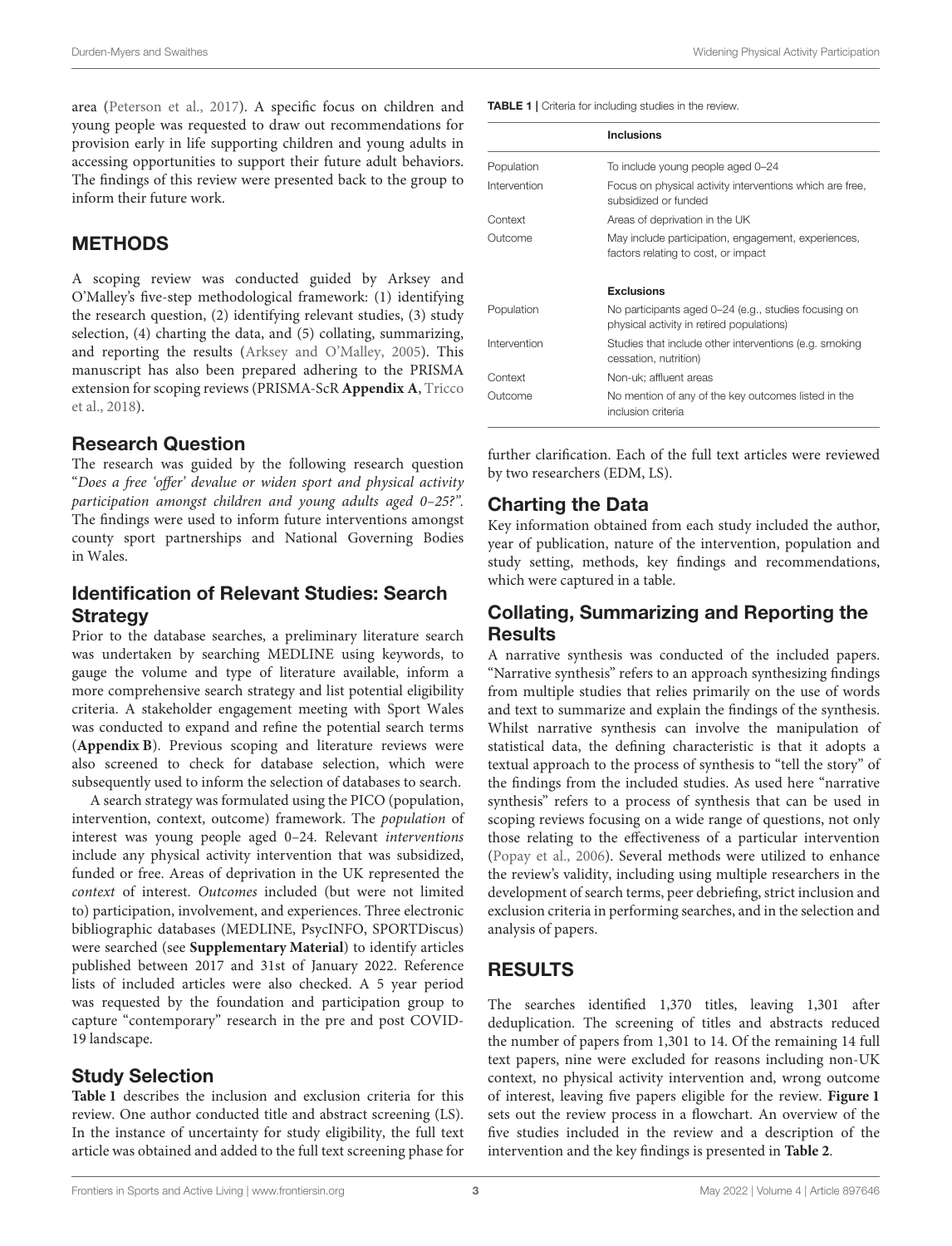

#### <span id="page-3-0"></span>Results Overview

Whilst each study explored interventions or current provision that included a "free offer" [\(Higgerson et al., 2018a](#page-11-23)[,b;](#page-11-24) Candio et al., [2020,](#page-11-17) [2022\)](#page-11-25) or perceptions of free and subsided offers [\(Ward et al., 2017\)](#page-11-26) for swimming, gym, and/or fitness classes they all had different aims and outcomes, including sport and physical activity participation, cost-effectiveness, reach and efficacy. The duration of each intervention varied from a few weeks (during school holidays [\(Higgerson et al., 2018a\)](#page-11-23), 39 months (Candio et al., [2020,](#page-11-17) [2022\)](#page-11-25), to several years [\(Higgerson et al., 2018b\)](#page-11-24).

[Higgerson et al. \(2018a\)](#page-11-23) investigated the extent to which providing children with free swimming access during school holidays increased sport and physical activity participation and whether this effect differed according to socioeconomic deprivation of the neighborhoods in which children lived. [Higgerson et al. \(2018b\)](#page-11-24) investigated the impact of an intervention providing universal free access to leisure facilities alongside outreach and marketing activities. [Candio et al. \(2020,](#page-11-17) [2022\)](#page-11-25) analyzed the Leeds Lets get Active (LLGA) provision of universal access to free off-peak City Council leisure centerbased exercise sessions to all city residents. [Candio et al.](#page-11-17) [\(2020\)](#page-11-17) focussed on the assessment of cost-effectiveness of the LLGA programme to reduce physical inactivity while [Candio et al. \(2022\)](#page-11-25) evaluated the LLGA programme in terms of reach and efficacy and how these varied across population groups. Finally, [Ward et al. \(2017\)](#page-11-26) investigated

public perceptions of entrance charges and how the charges influenced sport and physical activity participation by adults living in lower income neighborhoods. Two main themes emerged that warrant further discussion pertaining to 1) sport and physical activity participation and deprivation and 2) cost effectiveness.

#### Participation and Deprivation

Increased participation was described as an outcome in all of the five studies. The study by [Higgerson et al. \(2018a\)](#page-11-23) was the only paper identified that reported on increasing participation specifically for children and adolescents from disadvantaged backgrounds. The study investigated the extent to which providing children (5–18) with free swimming access during school holidays increased sport and physical activity participation and whether this effect differed according to socioeconomic deprivation of the neighborhoods in which the children lived. The intervention took place within a disadvantaged local authority in Northwest England (Blackpool). The results found that offering free swimming during the summer holidays was associated with an additional 6% of children swimming and an additional 33 swims per 100 children per year. The effects were greatest within areas with immediate levels of deprivation within the deprived local authority, and were greatest amongst the were greatest amongst children aged 10–14 years olds.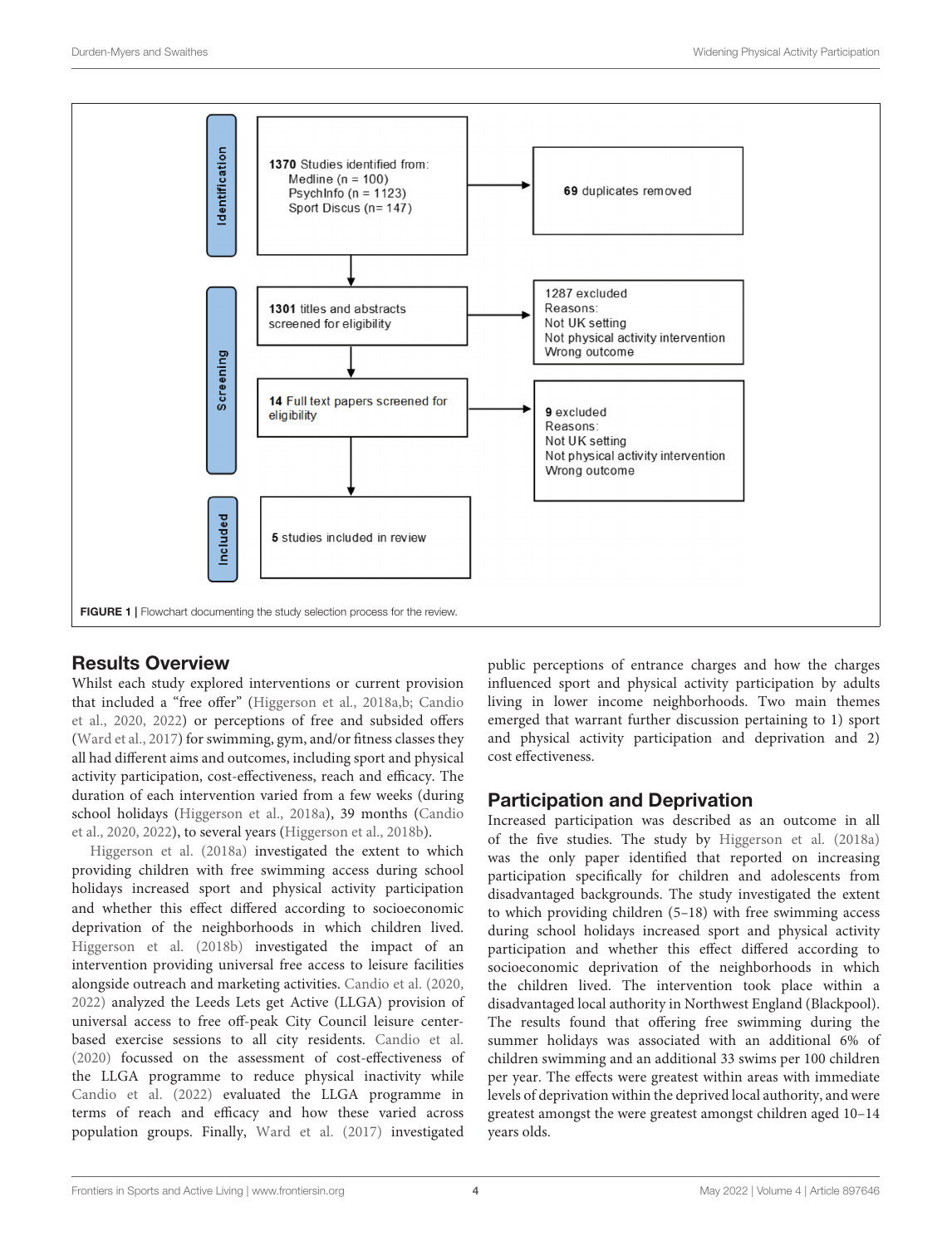<span id="page-4-0"></span>

| Study                       | Intervention                                                                                                                                                                                                                                                                                                                     | Population/<br>setting                                                                                                                                                                                                       | Study aim                                                                                                                                                                                                                                            | <b>Methods</b>                                                                                                                                                                                                                  | <b>Key findings</b>                                                                                                                                                                                                                                                                                                                                                                                                                                                                                                                                                                                                                                              | Recommendations                                                                                                                                                                                                                                                                                                                                                                                                                                                                                                                                 |
|-----------------------------|----------------------------------------------------------------------------------------------------------------------------------------------------------------------------------------------------------------------------------------------------------------------------------------------------------------------------------|------------------------------------------------------------------------------------------------------------------------------------------------------------------------------------------------------------------------------|------------------------------------------------------------------------------------------------------------------------------------------------------------------------------------------------------------------------------------------------------|---------------------------------------------------------------------------------------------------------------------------------------------------------------------------------------------------------------------------------|------------------------------------------------------------------------------------------------------------------------------------------------------------------------------------------------------------------------------------------------------------------------------------------------------------------------------------------------------------------------------------------------------------------------------------------------------------------------------------------------------------------------------------------------------------------------------------------------------------------------------------------------------------------|-------------------------------------------------------------------------------------------------------------------------------------------------------------------------------------------------------------------------------------------------------------------------------------------------------------------------------------------------------------------------------------------------------------------------------------------------------------------------------------------------------------------------------------------------|
| Higgerson et al.<br>(2018a) | Free swimming access<br>during school holidays                                                                                                                                                                                                                                                                                   | Children aged 5-15<br>Highly disadvantaged local<br>authority in Northwest<br>England (Blackpool)                                                                                                                            | To investigate the extent to<br>which providing children<br>with free swimming access<br>during school holidays<br>increased participation and<br>whether this effect differed<br>according to socioeconomic<br>deprivation of the<br>neighborhoods. | Comparative regression<br>discontinuity (intervention<br>local authority V control<br>local authority).<br>Estimated differential effect<br>of intervention across five<br>groups, defined by quintiles<br>of area deprivation. | Free swimming during<br>the summer holidays<br>was associated with an<br>additional 6% of<br>children swimming and<br>an additional 33 swims<br>per 100 children<br>per year. The effects<br>were greatest within<br>areas with immediate<br>levels of deprivation<br>(quintiles 3 and 4)<br>within the deprived<br>local authority.                                                                                                                                                                                                                                                                                                                             | Providing free facilities for<br>children in disadvantaged<br>areas is likely to increase<br>swimming participation and<br>may help reduce inequalities<br>in physical activity                                                                                                                                                                                                                                                                                                                                                                 |
| Higgerson et al.<br>(2018b) | Re:fresh scheme - began in<br>2008 providing free access<br>to activities across nine<br>leisure centers (swimming<br>pools and gyms) at most<br>times of day along with<br>community outreach<br>activities. The intervention<br>included outreach and<br>marketing activities. In<br>2016, a flat fee of £1<br>was introduced. | Initially the intervention was<br>available to people ages<br>over 50 years old. It was<br>then extended to people<br>aged 16-24, and again to<br>those aged 25-49.<br>Deprived local authority area<br>in Northwest England | To investigate the impact of<br>an intervention providing<br>universal free access to<br>leisure facilities alongside<br>outreach and marketing<br>activities                                                                                        | Quasi-experimental<br>methods - Interrupted time<br>series and<br>difference-in-differences<br>analyses of local<br>administrative data and a<br>large national survey                                                          | The intervention was<br>associated with: A 64%<br>increase in attendances<br>in swimming and<br>gym sessions An<br>additional 3.9% of the<br>population participating<br>in at least 30 min of<br>moderate intensity gym<br>or swim sessions<br>during the previous<br>4 weeks An additional<br>1.9% of the population<br>participating in any<br>sport or active<br>recreation of at least<br>moderate intensity for<br>at least 30 min on at<br>least 12 days of the last<br>4 weeks The effect on<br>gym and swim activity<br>and participation in<br>physical activity was<br>significantly greater for<br>the more<br>disadvantaged<br>socio-economic group | The study suggests that<br>removing user charges from<br>leisure facilities can increase<br>overall population levels of<br>physical activity while<br>reducing levels of inequality,<br>when implemented in<br>combination with outreach<br>activities (delivered by<br>Health Trainers and a<br>healthy Community<br>Partnership who offered 1:1<br>and group sessions to<br>provide taster sessions and<br>support behavior change<br>through goal setting and<br>motivational interviewing)<br>and marketing and<br>promotional activities. |
|                             |                                                                                                                                                                                                                                                                                                                                  |                                                                                                                                                                                                                              |                                                                                                                                                                                                                                                      |                                                                                                                                                                                                                                 |                                                                                                                                                                                                                                                                                                                                                                                                                                                                                                                                                                                                                                                                  | (Continued)                                                                                                                                                                                                                                                                                                                                                                                                                                                                                                                                     |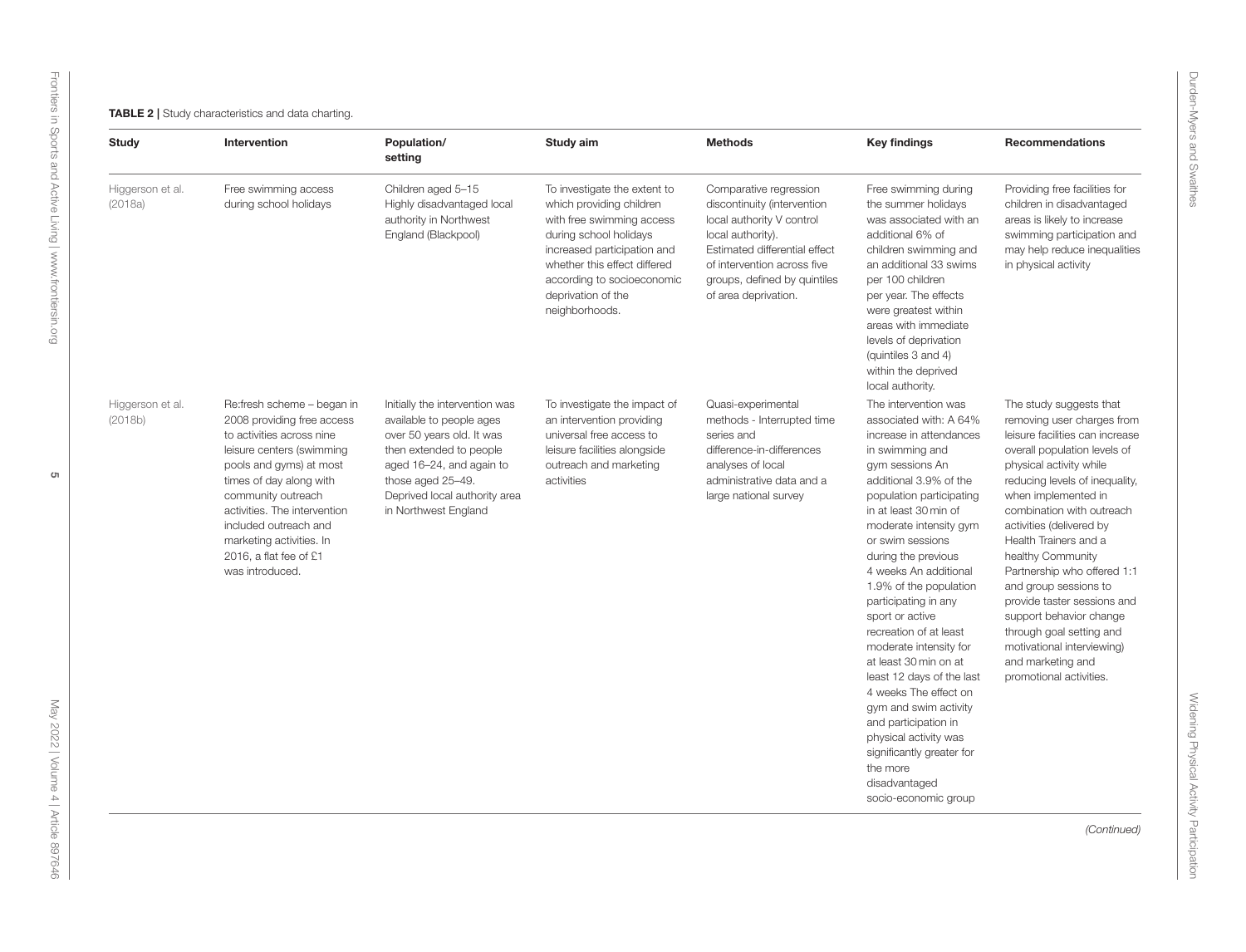| Study                   | Intervention                                                                                                                                                                                                                                                                                                                                                           | Population/<br>setting                                                                                                                                                                                                        | Study aim                                                                                                               | <b>Methods</b>                                                                                                                                                                                                                                                                                                         | <b>Key findings</b>                                                                                                                                                                                                                                                                                                                                                                                                                                           | <b>Recommendations</b>                                                                                                                                                                                                                                                                                                                                       |
|-------------------------|------------------------------------------------------------------------------------------------------------------------------------------------------------------------------------------------------------------------------------------------------------------------------------------------------------------------------------------------------------------------|-------------------------------------------------------------------------------------------------------------------------------------------------------------------------------------------------------------------------------|-------------------------------------------------------------------------------------------------------------------------|------------------------------------------------------------------------------------------------------------------------------------------------------------------------------------------------------------------------------------------------------------------------------------------------------------------------|---------------------------------------------------------------------------------------------------------------------------------------------------------------------------------------------------------------------------------------------------------------------------------------------------------------------------------------------------------------------------------------------------------------------------------------------------------------|--------------------------------------------------------------------------------------------------------------------------------------------------------------------------------------------------------------------------------------------------------------------------------------------------------------------------------------------------------------|
| Candio et al.<br>(2020) | Leeds Lets get Active<br>(LLGA) - provision of<br>universal access to free<br>off-peak City Council leisure<br>center-based exercise<br>sessions to all city residents.<br>Exercise sessions included<br>the use of the free weights<br>areas, swimming pool<br>access and fitness classes.<br>The intervention ran for 39<br>months from Oct 2013 to<br>end Dec 2016. | 551,874 residents aged 16<br>and over<br>The North of England<br>located in the most deprived<br>areas of the city of<br>Leeds<br>Data was comprised of<br>responses from<br>16-40yr - 61.5%<br>41-64yr - 31.5%<br>Over 64-7% | To assess the<br>cost-effectiveness of a<br>proportionate universal<br>programme to reduce<br>physical inactivity       | Continuous-time Markov<br>chain model developed to<br>assess the cost implications<br>and QALY gains associated<br>with increases in physical<br>activity levels across the<br>adult population. Baseline<br>model data obtained from<br>previous economic models,<br>population-based surveys<br>and other literature | A non-negligible level of<br>uncertainty, regarding<br>the effectiveness and<br>therefore,<br>cost-effectiveness of a<br>universal offer of free<br>leisure center-based<br>exercise that targets<br>hard to reach groups A<br>proportionate universal<br>offer of free off-peak<br>exercise in public<br>leisure centers can<br>provide good value<br>for money                                                                                              | Local governments should<br>evaluate the possibility of<br>providing universal access<br>to off-peak exercise<br>sessions in public leisure<br>centers                                                                                                                                                                                                       |
| Candio et al.<br>(2022) | As above                                                                                                                                                                                                                                                                                                                                                               | As above                                                                                                                                                                                                                      | To evaluate the LLGA<br>programme in terms of<br>reach and efficacy and how<br>these varied across<br>population groups | Descriptive statistics used<br>to summarize program data<br>and participants<br>Time to event, count and<br>logistic regression models<br>examined how different<br>population subgroups<br>engaged with the program<br>(number of entries, weekly<br>participation rates and<br>drop-off patterns)                    | Of the 51,874 adults<br>who registered to the<br>program only 1.6%<br>attended the free<br>sessions on a<br>weekly basis. Higher<br>participation rates were<br>estimated for groups of<br>males, retired and non-<br>inactive participants. A<br>neighborhood-level<br>deprivation status was<br>found to have no<br>marginal effect on the<br>level and frequency of<br>participation, but to be<br>negatively associated<br>with<br>participation drop-off | Providing everyone with<br>free-of-charge organized<br>exercise opportunities in<br>public leisure centers<br>located in deprived areas<br>can attract large volumes of<br>residents, but may not<br>sufficiently encourage<br>adults, especially inactive<br>residents and those living in<br>disadvantaged<br>neighborhoods to take up<br>regular exercise |
|                         |                                                                                                                                                                                                                                                                                                                                                                        |                                                                                                                                                                                                                               |                                                                                                                         |                                                                                                                                                                                                                                                                                                                        |                                                                                                                                                                                                                                                                                                                                                                                                                                                               | (Continued)                                                                                                                                                                                                                                                                                                                                                  |
|                         |                                                                                                                                                                                                                                                                                                                                                                        |                                                                                                                                                                                                                               |                                                                                                                         |                                                                                                                                                                                                                                                                                                                        |                                                                                                                                                                                                                                                                                                                                                                                                                                                               |                                                                                                                                                                                                                                                                                                                                                              |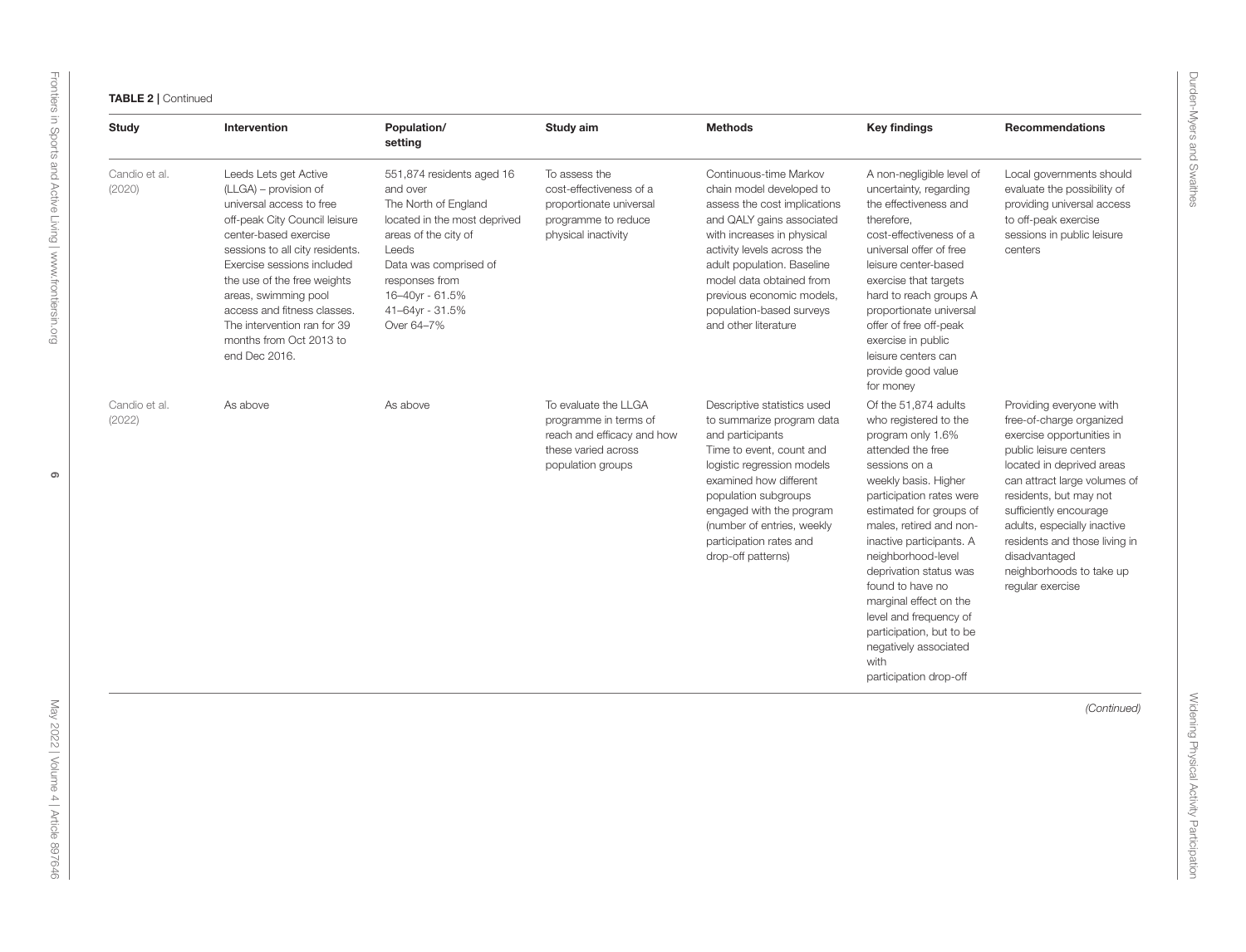| <b>Study</b>       | Intervention                                                                       | Population/<br>setting                                                                                                                                  | Study aim                                                                                                                                                           | <b>Methods</b>                                     | <b>Key findings</b>                                                                                                                                                                                                                                                                                                                                                                                                                                                                                                                                                                                                | <b>Recommendations</b>                                                                                                                                                                                                                                                                                                                                                                                                                                   |
|--------------------|------------------------------------------------------------------------------------|---------------------------------------------------------------------------------------------------------------------------------------------------------|---------------------------------------------------------------------------------------------------------------------------------------------------------------------|----------------------------------------------------|--------------------------------------------------------------------------------------------------------------------------------------------------------------------------------------------------------------------------------------------------------------------------------------------------------------------------------------------------------------------------------------------------------------------------------------------------------------------------------------------------------------------------------------------------------------------------------------------------------------------|----------------------------------------------------------------------------------------------------------------------------------------------------------------------------------------------------------------------------------------------------------------------------------------------------------------------------------------------------------------------------------------------------------------------------------------------------------|
| Ward et al. (2017) | Current leisure center offer<br>(some areas included a free<br>offer for children) | 83 participants aged 18 and<br>above<br>Four local authorities in the<br>Northwest of England, in<br>areas of significant<br>socio-economic deprivation | To investigate public<br>perceptions of entrance<br>charges and how the<br>charges influenced<br>participation by adults living<br>in lower income<br>neighborhoods | Qualitative study - focus<br>groups and interviews | Cost was a key factor<br>which influenced<br>physical activity<br>participation in low-<br>income neighborhoods<br>Pre-paid options (direct<br>debit memberships)<br>encouraged participations<br>Entrance charges<br>incurred each time an<br>individual participated<br>had a negative impact<br>of frequency but were a<br>convenient way of<br>paying for occasional<br>use or for people who<br>were unable to afford a<br>pre-paid option Free<br>access helped people<br>who could not afford<br>pre-paid membership<br>to exercise regularly as<br>well as incentivizing<br>non-users to<br>try activities | Public organizations that<br>commission or deliver<br>physical activity<br>interventions and services<br>should consider options that<br>enable people to afford<br>more easily to participate in<br>a wider range of activities.<br>This could include cheaper<br>PAYG options for those who<br>cannot commit to pre-paid<br>membership, free sessions<br>at a range of times and<br>affordable provision at peak<br>times for those on<br>low-incomes. |
|                    |                                                                                    |                                                                                                                                                         |                                                                                                                                                                     |                                                    |                                                                                                                                                                                                                                                                                                                                                                                                                                                                                                                                                                                                                    |                                                                                                                                                                                                                                                                                                                                                                                                                                                          |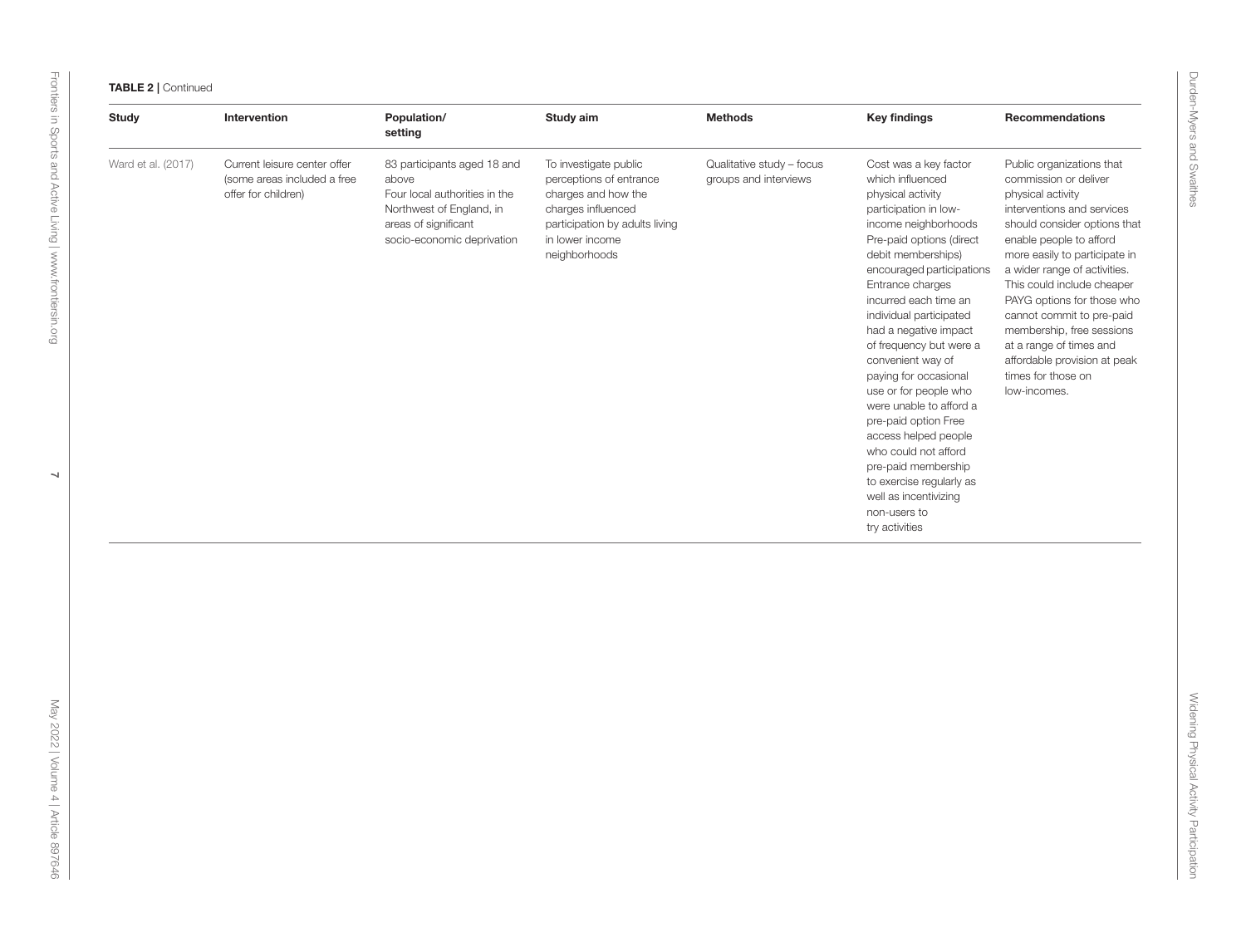The estimates made by [Higgerson et al. \(2018a\)](#page-11-23) were greater than those reported in the evaluation of the national free swimming programme (an additional 1% of children swimming as a result of the free offer), which is significant because the national programme evaluation only looked at average effects across the country.

The search strategy identified two further papers (Higgerson et al., [2018b;](#page-11-24) [Candio et al., 2022\)](#page-11-25) that reported on participant engagement in free to access offers. These studies were typically aimed to engage the adult population and then altered to include younger participants. [Higgerson et al. \(2018b\)](#page-11-24) refresh scheme began in 2008 providing free access to activities across nine leisure centers (swimming pools and gyms) at most times of day along with community outreach activities. The intervention was associated with a 64% increase in attendances in swimming and gym sessions. The effect on gym and swim activity and overall levels of participation in sport and physical activity was significantly greater for the more disadvantaged socioeconomic group. The study suggests that removing user charges from leisure facilities can increase overall population levels of physical activity while reducing levels of inequality, when implemented in combination with outreach activities (delivered by Health Trainers and a healthy Community Partnership who offered 1:1 and group sessions to provide taster sessions and support behavior change through goal setting and motivational interviewing) and marketing and promotional activities.

[Candio et al. \(2022\)](#page-11-25) reported that of the 51,874 adults who registered to the programme only 1.6% attended the free sessions on a weekly basis. Higher participation in sport and physical activity rates were estimated for groups of males, retired and non-inactive participants. A neighborhood-level deprivation status was found to have no marginal effect on the level and frequency of participation, but to be negatively associated with participation drop-off. Providing everyone with free-of-charge organized exercise opportunities in public leisure centers located in deprived areas can attract large volumes of residents, but may not sufficiently encourage adults, especially inactive residents and those living in disadvantaged neighborhoods to take up regular exercise.

#### Cost Effectiveness

Four of the five studies included free to access offers with Ward et al. [\(2017\)](#page-11-26) exploring both free and subsidized access. Only one study [\(Candio et al., 2020\)](#page-11-17) evaluated cost effectiveness (in the longer term) with the others reporting on shorter term sport and physical activity participation rates. Only one study (Ward et al., [2017\)](#page-11-26) reported the perceptions of cost-effectiveness from the perspective of users. Findings in relation to cost-effectiveness from [Ward et al. \(2017\)](#page-11-26) and [Candio et al. \(2020\)](#page-11-17) are expanded upon below.

Results from [Candio et al. \(2020\)](#page-11-17) indicate that LLGA is highly likely to be cost-effective under base-case assumptions. The net benefits of implementing LLGA increase as a longer time horizon is considered. Scenario analyses also show that identification of the optimal strategy is highly dependent on variations to key structural elements regarding the sustainability of the intervention effect over time and assumed mechanisms of survey non-response. Specifically, in relation to deprivation [Candio et al. \(2022\)](#page-11-25) found that providing everyone with free-ofcharge organized exercise opportunities in public leisure centers located in deprived areas can attract large volumes of residents, but may not sufficiently encourage adults, especially inactive residents and those living in disadvantaged neighborhoods, to take up regular exercise. They suggest that inactivity within areas of deprivation is more multidimensional than just creating free or subsidized opportunities.

Only one study [\(Ward et al., 2017\)](#page-11-26) reported the perceptions of those whom the "free offer" was intended for, however, young people under 18 years were excluded from this study as it was anticipated that in most cases, parents/guardians would be responsible for paying entrance charges. The qualitative study by [Ward et al. \(2017\)](#page-11-26) identified that the connection between cost and participation was multifaceted and influenced by factors such as motivation, value and affordability. Whilst the study did not solely explore a specific "free offer" intervention, focus groups and interviews were conducted with 83 public participants to identify perceptions of both free and subsidized offers and how these influenced participation in four local authorities.

With regards to subsidized access to leisure, findings suggest that concessionary rates were inadequate for those on low incomes and that price was a barrier to sport and physical activity participation which, in some cases, posed "a choice between exercising and eating". In addition, subsidized access was reported to be largely available "off-peak". A consequence of this was that participants with studying, work, or childcare commitments did not attend at all.

Findings relating to the value of free leisure access were mixed. Free access helped people who could not afford prepaid membership to exercise regularly as well as incentivizing non-users to try activities. Some participants described how removing the price barrier through the provision of free sessions encouraged attendance for inactive people, and in some instances, resulted in more regular attendance. However, in contrast, some participants suggested that a "free offer" might not be valued and would therefore not result in regular sport and physical activity participation ("I don't have to bother because it doesn't cost me anything"). Whilst free sessions were valued by those who utilized them, the financial implications to the service provider were acknowledged by some participants.

Across several focus groups participants shared a view about the role of free swimming (which was available for all children in one area and during school holidays in others) to encourage more children to exercise. Free swimming was seen to be particularly important in getting parents to exercise with their children. However, the withdrawal of the free swimming offer in another locality was seen as a significant loss as people felt that a lot of families would not be able to afford to pay for swimming, particularly if they had more than one child.

#### **DISCUSSION**

This scoping review has explored an important area in physical activity research to identify the impact of a "free offer" in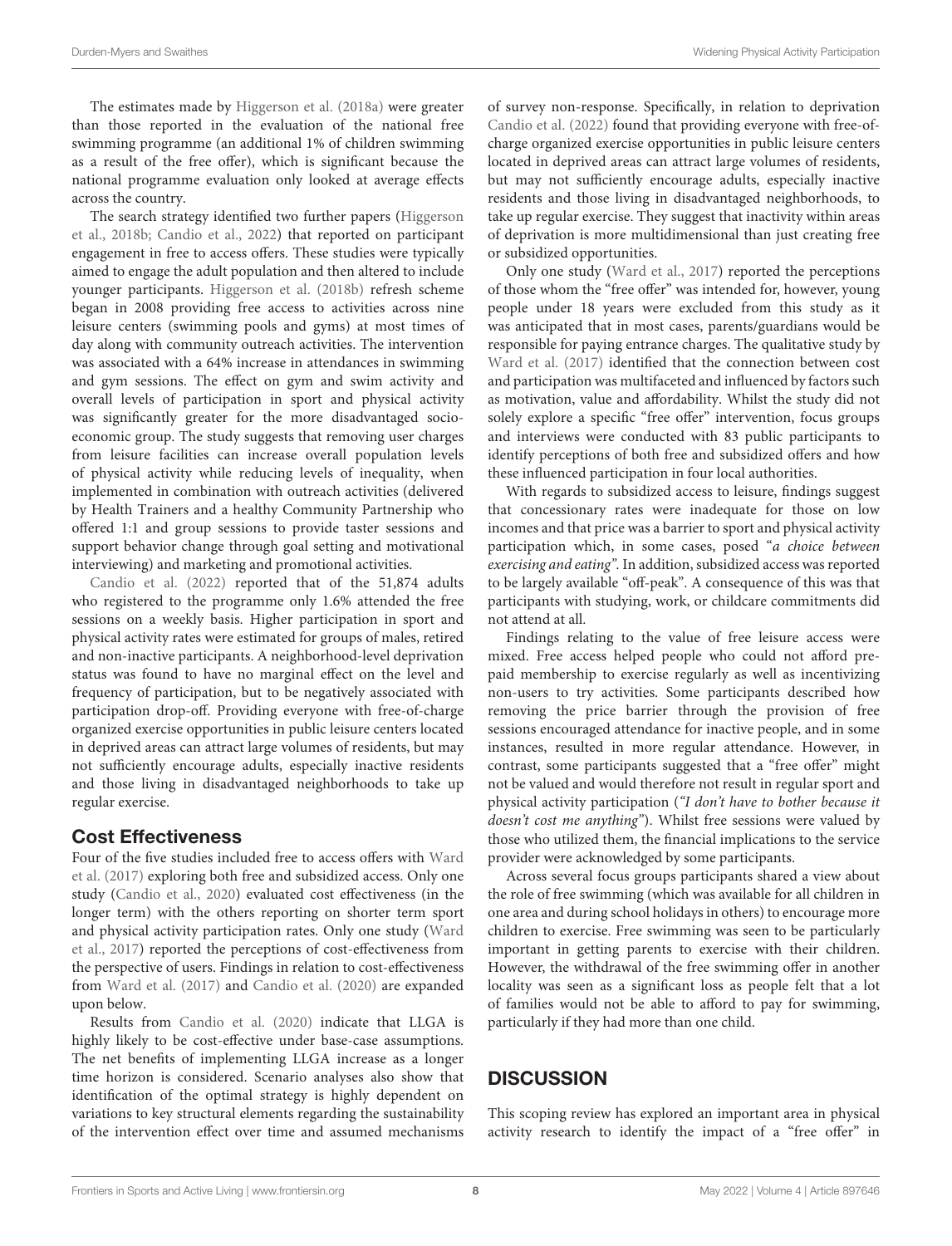UK research. Despite a paucity of UK studies, five studies were included in the narrative synthesis. Findings indicate that free and subsidized offers can be effective in increasing sport and physical activity participation although this depends on a number of wider factors including type of physical activity/sport, target population, degree of deprivation, target age, family and individual employment status (16–25), additional protected characteristics such as disability, and environmental factors such as changing facilities and provision.

#### Widening and Increasing Participation for Children and Young People

The conclusion by [Higgerson et al. \(2018a\)](#page-11-23) conclude and recommend that providing free facilities and access to opportunities for children from disadvantaged areas, is likely to increase swimming participation and may help to reduce inequalities in sport and physical activity participation is also supported by other studies. [Higgerson et al. \(2018b\)](#page-11-24) also indicate that removing user charges from leisure facilities in combination with outreach and marketing activities could potentially increase overall levels of physical activity while reducing inequalities. Refresh may have achieved lower inequalities in sport and physical activity participation due its universal nature, and availability of sessions during 90% of opening hours, therefore including people on low incomes who work full-time, who might be excluded from other more targeted schemes (such as the provision of cheaper facilities for those in receipt of state benefits) or only during off-peak hours.

As [Higgerson et al. \(2018a\)](#page-11-23) outline, it is plausible that the effect of free swimming is greater in more deprived areas and the visibility of this impact can be lost when comparing the national average effect of a free swimming offer across the whole country. However, [Higgerson et al. \(2018a\)](#page-11-23) also report that the effect size decreased as the severity of deprivation increased. This may be as a result of the population also experiencing multiple forms of deprivation for example. Poverty, disability, poor housing, unemployment. Given the multiple issues surrounding some families in these very deprived areas it is perhaps not surprising that the free swimming offer had a smaller effect on participation. Therefore, those in most need, may in fact require more support than just the removal of cost to access. For example, further funding may also be required to provide swimming lessons, equipment and swim suits for those who experience significant levels of deprivation as cost to access alone will not solve these wider cost implications.

[Candio et al. \(2020\)](#page-11-17) however is more cautious highlighting the intrinsic complexity of PA behavior and the even greater complexity around impact capture, analysis and evaluation. They call for analysis to be embedded within intervention and programme design to better integrate the evaluation of projects and programmes in the pursuit of more valuable research outputs, as well as to support the building of local research and implementation capacity.

[Candio et al. \(2022\)](#page-11-25) also presents a more complex conclusion which discusses the challenges associated with encouraging long term adoption of regular exercise. They argue that providing everyone with free-of-charge organized exercise opportunities can attract large volumes of adult residents but are likely to encourage only a selective minority to take up regular exercise. While removing user charges can be a tempting strategy, it alone is not sufficient to promote sustained sport and physical activity participation at a population level. Universal policies do not achieve the desired outcome of supporting already inactive adults, hence alternative approaches should be considered. Unstructured involvements of research professionals limit the ability to adequately design, conduct and evaluate these interventions and their impact on health outcomes and inequalities. With increasing pressure on local government budgets, established collaborations with academic institutions would help support an efficient allocation of public health resources by adequately informing policy decision-making [\(Candio et al., 2022\)](#page-11-25). This more complex view is also shared by [Ward et al. \(2017\)](#page-11-26) who states that cost is one of the factors which influences levels of PA in low income neighborhoods but also highlights the importance of the range of entrance charges that are available when considering the impact of price on the use of LA leisure centers. The research also found that price can be important in encouraging sustained levels of PA, including for people who were previously physically inactive.

Additionally there were two noteworthy articles that were excluded during the screening process due to the research not meeting the inclusion criteria of being an intervention within the 0–25 demographic. These research articles instead, explored the stakeholder perceptions namely at the local government [\(Candio et al., 2021\)](#page-11-32) and local authority level [\(Halliday et al.,](#page-11-33) [2018\)](#page-11-33) of providing cost effective incentives to promote physical activity engagement.

[Candio et al. \(2021\)](#page-11-32) took a local government perspective for economic evaluation and articulated how this approach may affect economic conclusions. This research highlights the wider metrics, voices and actors guiding, informing and evaluating success in this arena. An awareness of the information and the metrics valued by decision makers and potentially budget holders is key, in understanding the wider landscape of promoting physical activity. In relation to our research question "Does a free "offer" devalue or widen sport and physical activity participation amongst children and young adults aged 0-25?" It could be extended to include "... and at what cost" in light of [Candio et al.](#page-11-32) [\(2021\)](#page-11-32) research. There may also be some important awareness advocacy work to be conducted in this space as the true cost may be far more than many may estimate. [Candio et al. \(2021\)](#page-11-32) in their research found from a local government perspective, attracting a local resident to the programme (i.e. registration) was estimated at a cost of £2.77 per person/year. The average cost of achieving the goal of a resident attending at least one programme session was £6.11, whereas 3.8 times as much would be necessary for an inactive adult to engage. The average cost of moving an inactive resident to an active state was substantially higher, at £1,406.78 per year. Around 4.7 times as much would be necessary for achieving these goals for adults living in the most deprived areas. This highlights how expectations, especially those relating to cost of interventions when working with participants from areas of deprivation should be significantly different from general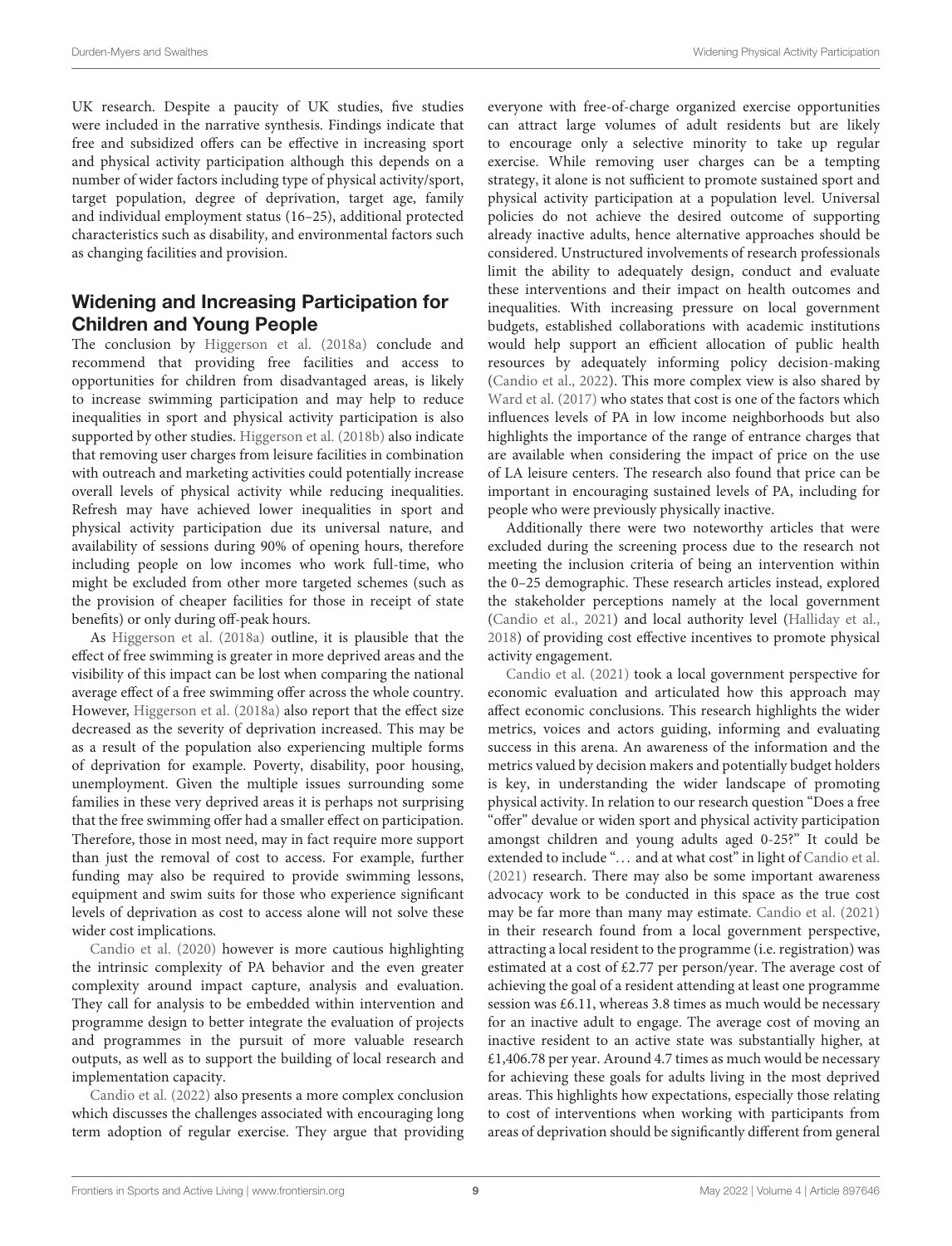population interventions, therefore perhaps the amendment of "... and at what relative cost" should be included within this research area.

[Halliday et al. \(2018\)](#page-11-33) explored the perspectives of 33 leisure and public health professionals from 7 local authorities in Northwest England. They investigated the different approaches to pricing (facility charges) and the rationales that influenced the decision making. [Halliday et al. \(2018\)](#page-11-33) offer some insights into the challenges of joint working for public health teams embedded within complex socio-political and economic environments. The results found that welfare orientated (e.g. affordability) and commercial drivers (e.g. income generation) featured most prominently across areas. Pricing policies placed less direct focus on public health goals, although tackling inactivity was articulated as part of leisure's role more generally. Local targeting of free/concessionary offers was also defined and implemented differently. Decision makers described navigating competing pressures of providing services for the public "good" yet remaining financially viable.

[Halliday et al. \(2018\)](#page-11-33) offer evidence of how pricing decisions are made and the approaches adopted in practice as well highlighting the conflicting priorities for decision makers especially within an austerity context. This is significant because if need or pressure for profitability and income generation outweighs public good then subsidized or free offers are not likely to be favorable at the decision making level. Especially as [Candio et al. \(2021\)](#page-11-32) highlights reaching the deprived and inactive can be 4.7 times more costly. Therefore, this research encourages us to ask to what extent is public good, including widening participation in sport and physical activity and reducing inequalities valued in comparison to other factors or competing priorities such as income generation.

Both [Higgerson et al. \(2018b\)](#page-11-24) and [Candio et al. \(2022\)](#page-11-25) expressed estimates and expectations that were much higher than the actual impact on sport and physical activity participation in reality. This further supports that there might be an overexpectation of the impact free offers may have from key stakeholders in widening participation. While both Higgerson et al. [\(2018b\)](#page-11-24) and [Candio et al. \(2022\)](#page-11-25) did report improvements in sport and physical activity participation especially within areas of deprivation both argued that widening participation sustainably and for the inactive may not be as simplistic as creating a free to access offer, although this is a significant barrier for some. The over estimations and preconceived notions of effectiveness of increasing sport and physical activity participation with free offers especially for those who are inactive and from areas of deprivation [\(Higgerson et al., 2018b;](#page-11-24) [Candio et al., 2022\)](#page-11-25) demonstrates a naivety or perhaps visible privilege at policy and decision making level, with an assumption of needs and wants of the participants from the populations with complex societal needs and barriers. This coupled with the competing priorities and lessening resources makes for a difficult situation. [Higgerson et al. \(2018b\)](#page-11-24) highlight that local authorities in the UK are facing severe cuts to their budgets while being granted greater responsibilities for promoting public health and reducing health inequalities. Local authorities are therefore having to make difficult decisions about the targeting of resources to

those interventions that are likely to have the most impact. Public organizations that commission or deliver physical activity interventions and services should consider options that enable people to afford more easily to participate in a wider range of activities. This could include cheaper PAYG options for those who cannot commit to pre-paid membership, free sessions at a range of times and affordable provision at peak times for those on low-incomes [\(Ward et al., 2017\)](#page-11-26). For others including women from ethic minority backgrounds and people with a physical disability, knowledge about the activities offered and the physical environment (including accessibility in the pool areas, privacy in the changing rooms and women only sessions) were reported to have as great a bearing on sport and physical activity participation decisions as the cost of attending [\(Ward et al., 2017\)](#page-11-26).

#### Strengths and Limitations

This scoping review used rigorous methods including the use of published guidance on the conduct of scoping reviews (Arksey and O'Malley, [2005\)](#page-11-19) and the PRISMA extension for scoping reviews (PRISMA-Scr, [Tricco et al., 2018\)](#page-11-21). Two reviewers were involved in the development of search terms (along with key stakeholders) and eligibility criteria, conducting the searches and in the selection and analysis of papers. In line with guidance for conducting scoping reviews, quality appraisal of the included studies was not conducted, however it is recognized that this would have provided the reader with additional information relating to the trustworthiness of the results. For example, the [Candio et al. \(2022\)](#page-11-25) paper had a significant number of participants (51,874 residents aged 16 and over with participants aged between 16–40 representing 61.5% of the results) but it failed to report on how many participants could be included within the 16–25 age range specifically. Searching databases for published research is another potential limitation of this scoping review as searching gray literature may have yielded valuable reports in the topic area. Another limitation included the date range of the inclusion criteria (between 2017 and 2022) as although these papers were published this date range many of the studies were conducted prior to this period. A wider or more flexible date range and may have revealed further results.

#### Recommendations and Implications for Policy, Practice and Research

This scoping review has identified gaps in current literature and several implications for policy, practice and further research. We recommend that more research specifically focussed on children and young adults aged 0–25 in the UK is required. This should include public participant involvement whereby key questions are identified and informed by key stakeholders to ensure research is relevant to both policy makers, organizations and the end user. Universal approaches revealed both positive (Higgerson et al., [2018b\)](#page-11-24) and negative [\(Candio et al., 2022\)](#page-11-25) findings therefore more research is required to ascertain whether targeted or universal offers are more effective at widening sport and physical activity participation. [Ward et al. \(2017\)](#page-11-26) support this view in their recommendation for further qualitative work located in socioeconomically diverse neighborhoods investigating attitudes to leisure facilities and PA more generally among all groups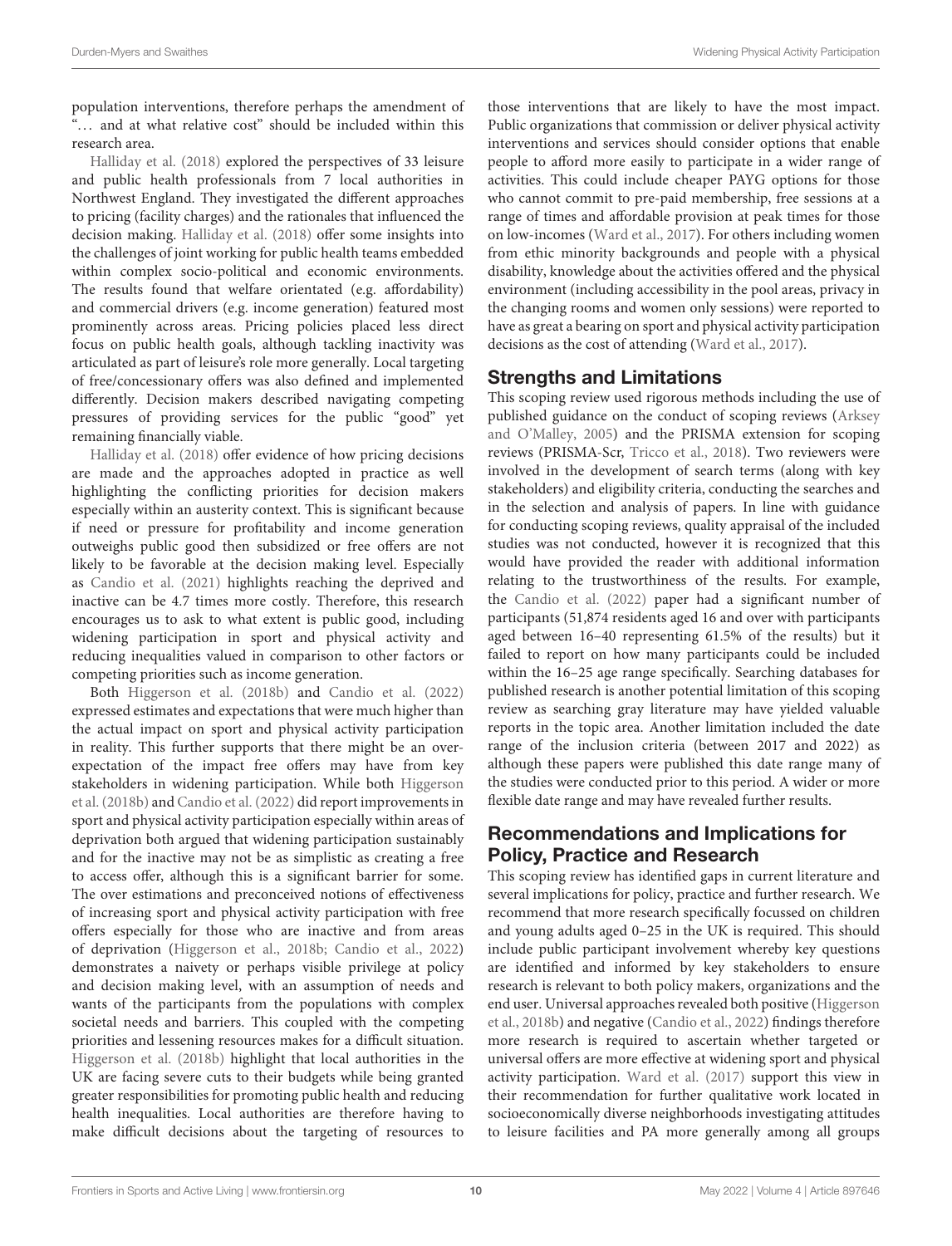who do not meet recommended activity levels. They go further to state that public organizations that commission or deliver PA interventions and services should consider options that enable people to more easily afford to participate in a wider range of activities. This could include cheaper PAYG options for those who cannot commit to pre-paid membership, free sessions on offer at a range of times and affordable provision in peak-times for those on low incomes or who work "nonregular" hours. However, leisure services and interventions may also risk increasing inequalities if barriers to accessibility and acceptability for different groups are also not adequately addressed alongside cost.

There is also little longitudinal research looking at sustained sport and physical activity participation over longer periods of time or interventions with inbuilt follow up protocols. More holistic approaches are also advocated including mixed methods studies that encompasses both economic evaluation, key stakeholder experiences, sport and physical activity participation and address both the localized and national picture to understand the provision available across different regions/countries in the UK as currently we don't have an understanding of what features of interventions work in certain demographics/localities.

The studies identified also didn't report on a retention or maintenance strategy, once participants are recruited and are participating how is this engagement retained? We recommend that wider research be drawn upon such as [Norris et al. \(2018\)](#page-11-34) and their use of the RE-AIM framework criteria which aims to more holistically consider provision by considering Reach, Effectiveness, Adoption, Implementation and Maintenance.

In view of the changes in physical activity provision that have insured during the COVID-19 pandemic, further research is also needed to explore the landscape of a "virtual freeoffer" and to identify the impact of this on sport and physical activity participation and end user experience. Drawing upon research such as [Norris et al. \(2018\)](#page-11-34) delivering online and virtual opportunities may also widen sport and physical activity participation but not in the traditional form (footfall in sport and leisure settings). This is supported by [Ward et al. \(2017\)](#page-11-26) who recommend further research with those who exercise at home or at community/private facilities and classes to understand why they chose these options rather than LA facilities. It is important to understand if a virtual approach to physical activity provision widens access or instead promotes inequality by excluding those without digital skills or access. A more comprehensive understanding of where, what and how children and young people may be active and how these range of opportunities can be designed with inclusivity and widening participation in sport and physical activity as a central focus is recommended. We recommend that a subsequent "systematic review" be undertaken to extend these initial findings from this "rapid scoping review" and may address many of these limitations by searching wider databases, gray literature and include a quality appraisal process. Widening the inclusion criteria to beyond the UK may also return insights from international research and wider contexts, that may also be used to compare whether this scoping review results are consistent or different from other geographical contexts.

Finally, we recommend that caution be exercised when balancing competing priorities at a local decision making level. This is supported by [Higgerson et al. \(2018b\)](#page-11-24) who argue that with the increasing cuts to local government budgets in the UK, many councils are considering whether to reduce the public subsidy of leisure facilities and discontinue the free leisure schemes that currently exist. There is also the potential for other funding such as local government public health grants or health service funds to be invested in subsidizing leisure facilities to promote public health. [Higgerson et al. \(2018b\)](#page-11-24) provides evidence that expanding free leisure schemes is likely to increase physical activity and reduce inequalities, while discontinuing these schemes may have the opposite effect. As such, elevating the value and importance of free offers with key stakeholders while not over estimating their impact is essential in ensuring cost does not become the significant barrier for widening participation in sport and physical activity.

### **CONCLUSION**

This scoping review has highlighted that while there are free and subsidized offers that exist within the adult and young adult population, little research has been conducted within childhood. With childhood behaviors often tracking into adulthood, increasing and widening participation early is a significant opportunity to change the landscape of participation in sport and physical activity more broadly. Socio-economic status and the cost of opportunities continue to be mediating factors (among others) of participation in sport and physical activity. The research reveals mixed perspectives with regards to whether free offers can significantly improve participation in sport and physical activity. Further research is required to explore the impact of a "free offer" from an individual, societal and policy-level perspective, in widening and increasing participation in sport and physical activity.

# AUTHOR CONTRIBUTIONS

ED-M was the lead author on this paper with research support being provided by LS to conduct peer checking and database searches/cross referencing analysis. Both authors contributed to the article and approved the submitted version.

# FUNDING

This scoping review has been funded by Sport Wales, with the publication fee funded by PE Scholar [\(www.pescholar.com\)](www.pescholar.com).

# SUPPLEMENTARY MATERIAL

<span id="page-10-0"></span>The Supplementary Material for this article can be found [online at: https://www.frontiersin.org/articles/10.3389/fspor.](https://www.frontiersin.org/articles/10.3389/fspor.2022.897646/full#supplementary-material) 2022.897646/full#supplementary-material